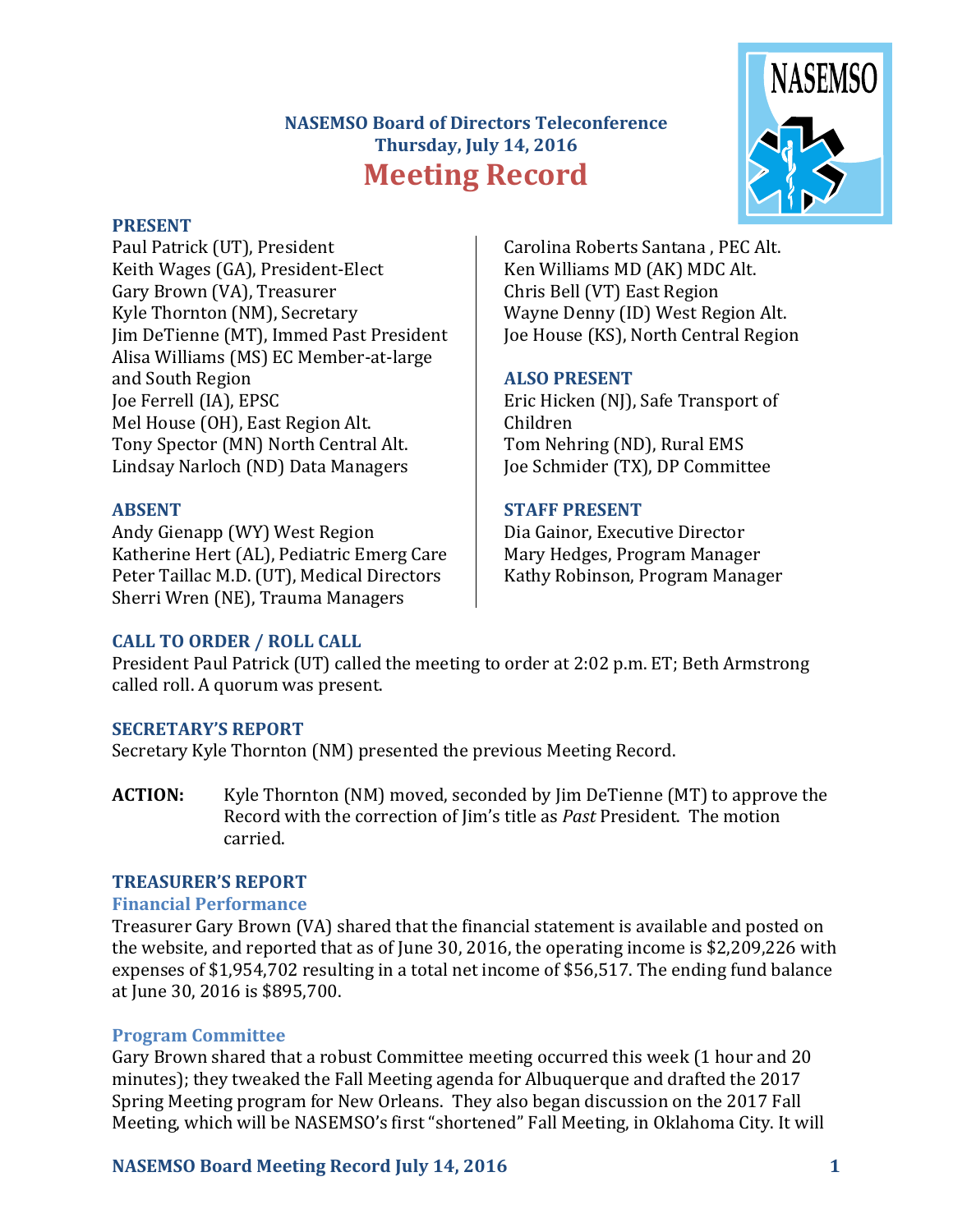be a short 2.5-day meeting similar to the old "Mid-Year Meeting," followed by a South Central Meeting and they will encourage each of the regions meet there in conjunction with this gathering. This ideally will start the tradition of regional meetings in the fall. Gary thanked Mel House and others for their participation in the meeting planning.

He noted that there are currently two high level sponsorships for the 2016 Fall Meeting already for \$15,000 each, and another smaller one as well.

# **EXECUTIVE DIRECTOR'S REPORT**

## **NHTSA Project Updates**

- **NEPS** Dia Gainor reported that our main cooperative agreement with NHTSA is now called the "National EMS Projects of Significance" award. The kickoff meeting occurred the end of June and there is now the opportunity to make minor revisions to the scope of work.
- **ASPR High Consequence Infectious Disease**  proposal submitted yesterday.
- **NHTSA Scope of Practice**  RFP announced for competitive bid contract, proposals due August 10.

## **ACTION ITEMS**

(none)

## **FEDERAL PARTNERS REPORTS**

- **NHTSA** (no report.)
- **HRSA/EMSC –** (no report.)

## **DISCUSSION ITEMS**

## **Response to the NHTSA Agenda for the Future RFI**

Jim DeTienne reported that a Subcommittee was formed to review and collate comments for the RFI related to updating the EMS Agenda for the Future. Board members were encouraged to submit of comments directly to Kevin McGinnis by the end of next week.

## **AD HOC COMMITTEE REPORTS**

- **Agency & Vehicle Licensure** Dia Gainor reported that the AVL Committee will meet the last Thursday of the month to review survey results and begin building a strategy along with building a promising practices model for agency inspections. Paul suggested some other topics to consider.
- **Community Paramedicine-Mobile Integrated Health Committee** (no report per Jim DeTienne.)
- **Safe Transport of Children –** Mary Hedges reporting this group continues to meet monthly. They developed a 2-page "shop around" document to seek funding and it appears to be a finalist for consideration. Eric Hicken reiterated the DHS First Responder Group's interest. Also looking at data on pediatric transport by cot or car seat, integration of current equipment